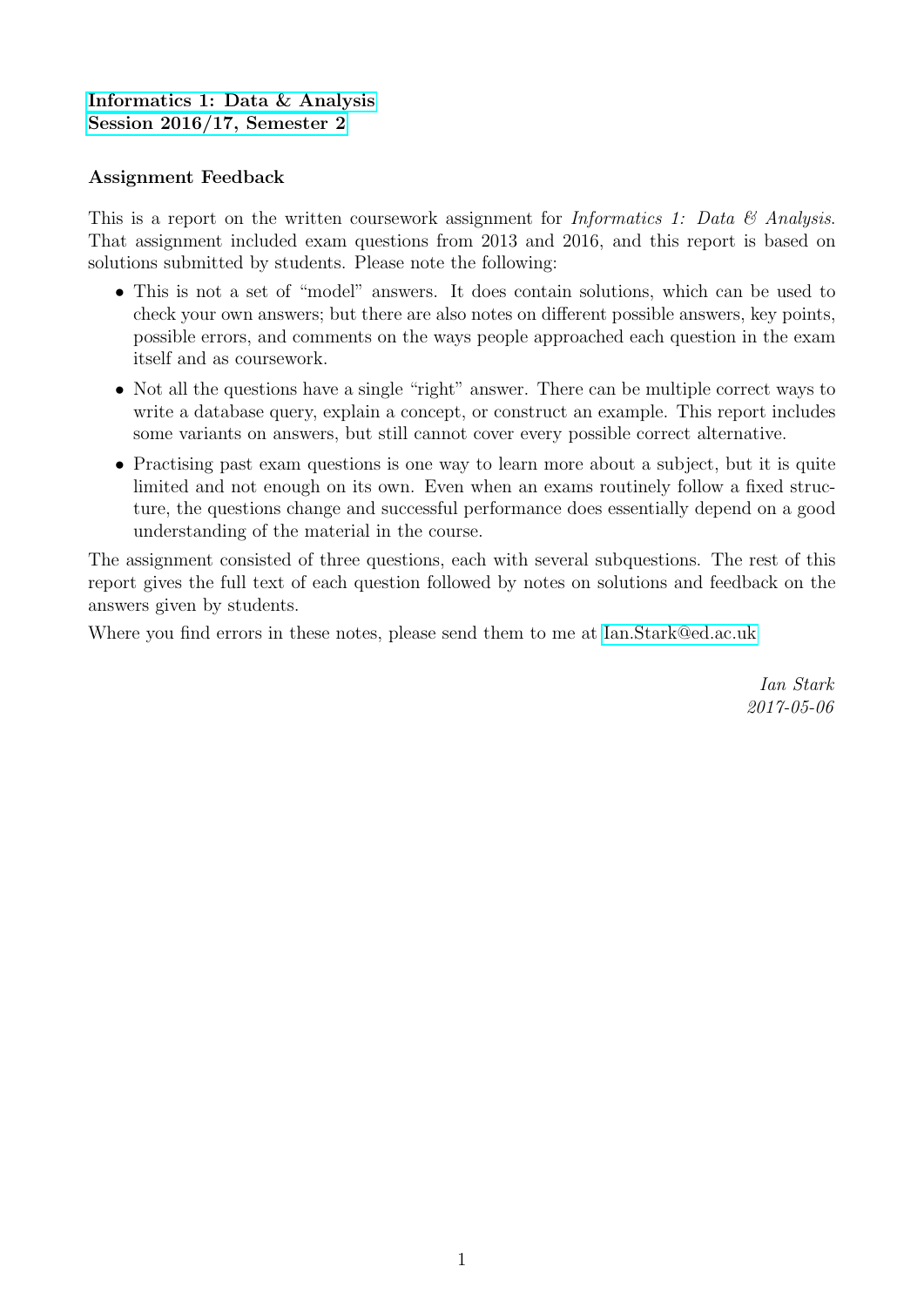### Question 1 [This question is worth a total of 30 marks.]

The following entity-relationship diagram captures information about a number of coders who work together on a wide range of software *projects*. A project may have a number of different branches under active development at any one time. Branches are named, often using standard descriptions such as "master", "stable", or "unstable".



- (a) What is the meaning of the double line around Branch? Why is this needed? What is the primary key for a Branch? [6 marks]
- (b) Construct SQL data declarations for a set of tables to represent this entity-relationship diagram. Assume that usernames are limited to 64 characters and all other names fit within 200 characters. Make sure to use **not null** where necessary; however, you do not need to include **on delete** declarations. [24 marks]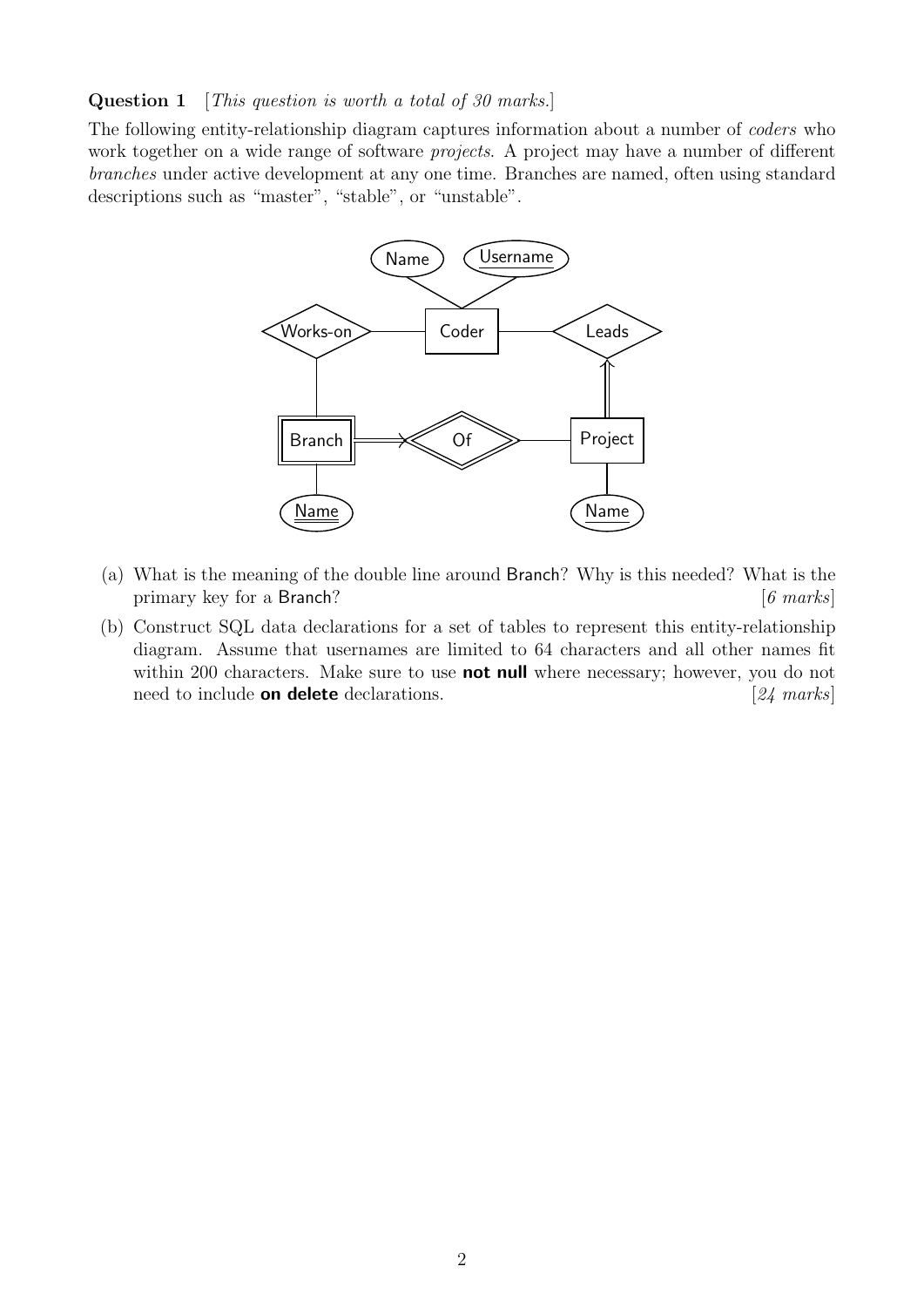## Notes on Question 1

<span id="page-2-0"></span>(a) The double line indicates that Branch is a weak entity. This is necessary because a branch name is only unique within its project — many different projects will have their own "master" branch. The primary key for a Branch is the composite {Branch.name, Project.name}.

Note that there are three separate parts to this question: which mean there need to be three clear answers. That's not necessarily difficult, but it's easy to miss when concentrating on the content.

(b) Here is a suitable set of data declarations.

```
create table Coder (
  username varchar(64),
  name varchar(200),
 primary key (username)
\lambdacreate table Project(
  name varchar(200),
  leader varchar(64) not null,
  primary key (name),
 foreign key (leader) references Coder(username)
)
create table Branch(
  name varchar(200),
  project varchar(200),
 primary key (name, project),
 foreign key (project) references Project(name)
)
create table WorksOn(
  coder varchar(64),
  branch varchar(200),
  project varchar(200)
  primary key (coder, branch, project),
 foreign key (coder) references Coder(username),
  foreign key (branch,project) references Branch(name,project)
)
```
There's quite a lot to do here, ranging from the very simple Coder table to the WorksOn relationship that references all three other tables.

Here a few features that need care in their solution.

• The one-to-many relationship between coders and projects needs to be represented the right way round: with a leader field in the Project table, not a project field in Coder.

The ER diagram is clear that each project requires exactly one lead coder. Sometimes, though, people try to start a solution with the foreign key in the target table not the source; that doesn't work.

It's possible to build a partially-correct attempt using a separate Leads table that records which coder leads each project. This can even support the key constraint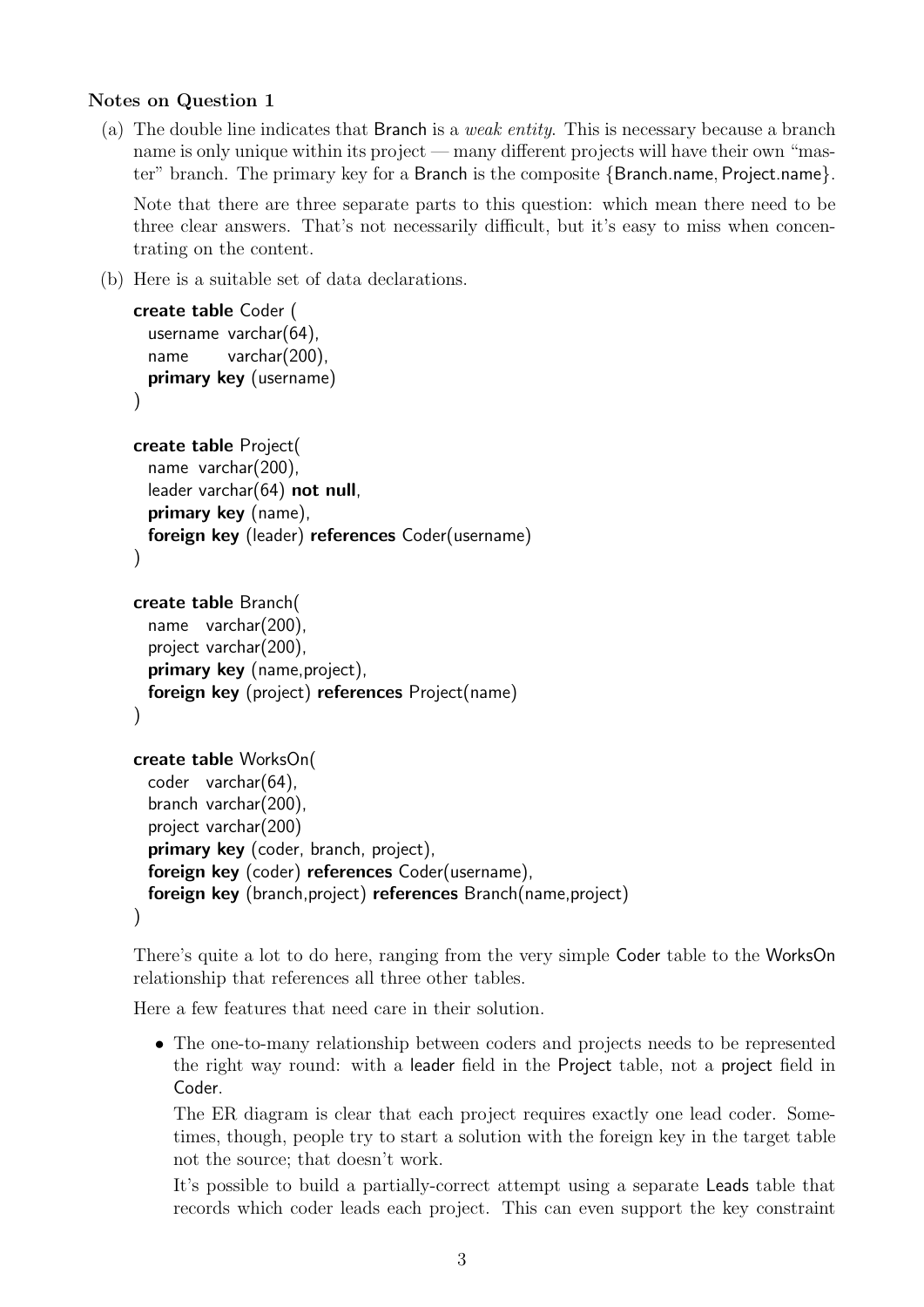if done carefully, but there's no way to express the total participation constraint on Project.

Note that there's no constraint in the diagram on how many projects any one coder can lead: zero, one, or many.

- The weak Branch entity needs to reference the Project name, and include that as part of its primary key. This picks up from part [\(a\),](#page-2-0) where you need to identify the primary key for a Branch.
- The Works-on relationship has no key constraint so requires its own table. Moreover, because Branch is a weak entity, it must also mention the Project name of its identifying owner as it appears in the Branch table.

There's an error that turned up more than once here. Where the Works-on relationship mentions a Project name, it must be the correct one for the Branch being worked on. This means that the following is incorrect:

```
create table WorksOnDoneWrong(
```
...

```
foreign key (branch) references Branch(name), -- This branch name might not
 foreign key (project) references Project(name) -- be used in this project
)
```
The correct line is that given earlier

foreign key (branch,project) references Branch(name,project)

which makes sure the branch and project name match up correctly.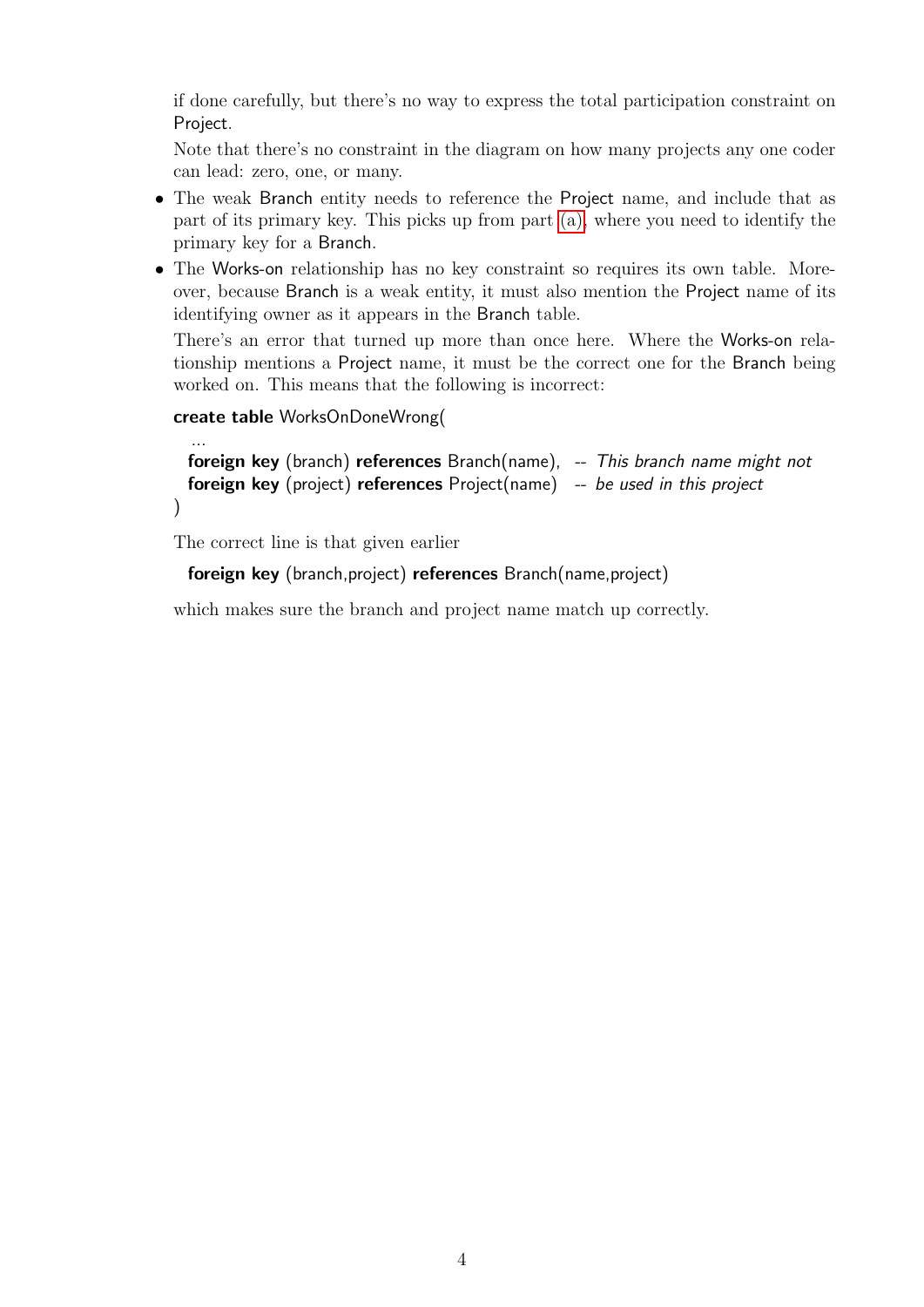### **Question 2** [This question is worth a total of  $40$  marks.]

The following tree shows the XPath data model for a short XML document. It is a line of spoken text annotated using a simplified version of the British National Corpus mark-up scheme.



(a) Write out this tree as an XML document.  $[9 \text{ marks}]$ 

- (b) This tree contains examples of all four of the main node types in XML v1.0. For example, the "/" at the top is a *root node*. Name the three other types of node in this tree, giving examples of each.  $\left[3 \text{ marks}\right]$
- (c) In this mark-up scheme stext denotes spoken text, s indicates a sentence, w is a word and c punctuation. Every word is annotated with an appropriate part of speech (pos), taken from a long list of possibilities. A piece of spoken text may contain one or more sentences. Each sentence may contain words and punctuation but must begin with a word and end with punctuation.

Write a DTD to specify these constraints on the XML structure of a spoken text document.  $|14 \text{ marks}|$ 

- (d) Write XPath expressions to return the following lists of text strings from any XML document that satisfies this mark-up scheme.
	- (i) All punctuation marks used.
	- (ii) All verbs.
	- (iii) Every adverb used in any sentence that uses an exclamation mark "!".

[10 marks]

(e) The document above is just one spoken line. Standard resources for linguistic research like the British National Corpus bring together work from many sources. Building such corpora requires balancing and sampling to ensure that they are representative. Explain the meaning of balancing and sampling here.  $\begin{bmatrix} 4 \text{ marks} \end{bmatrix}$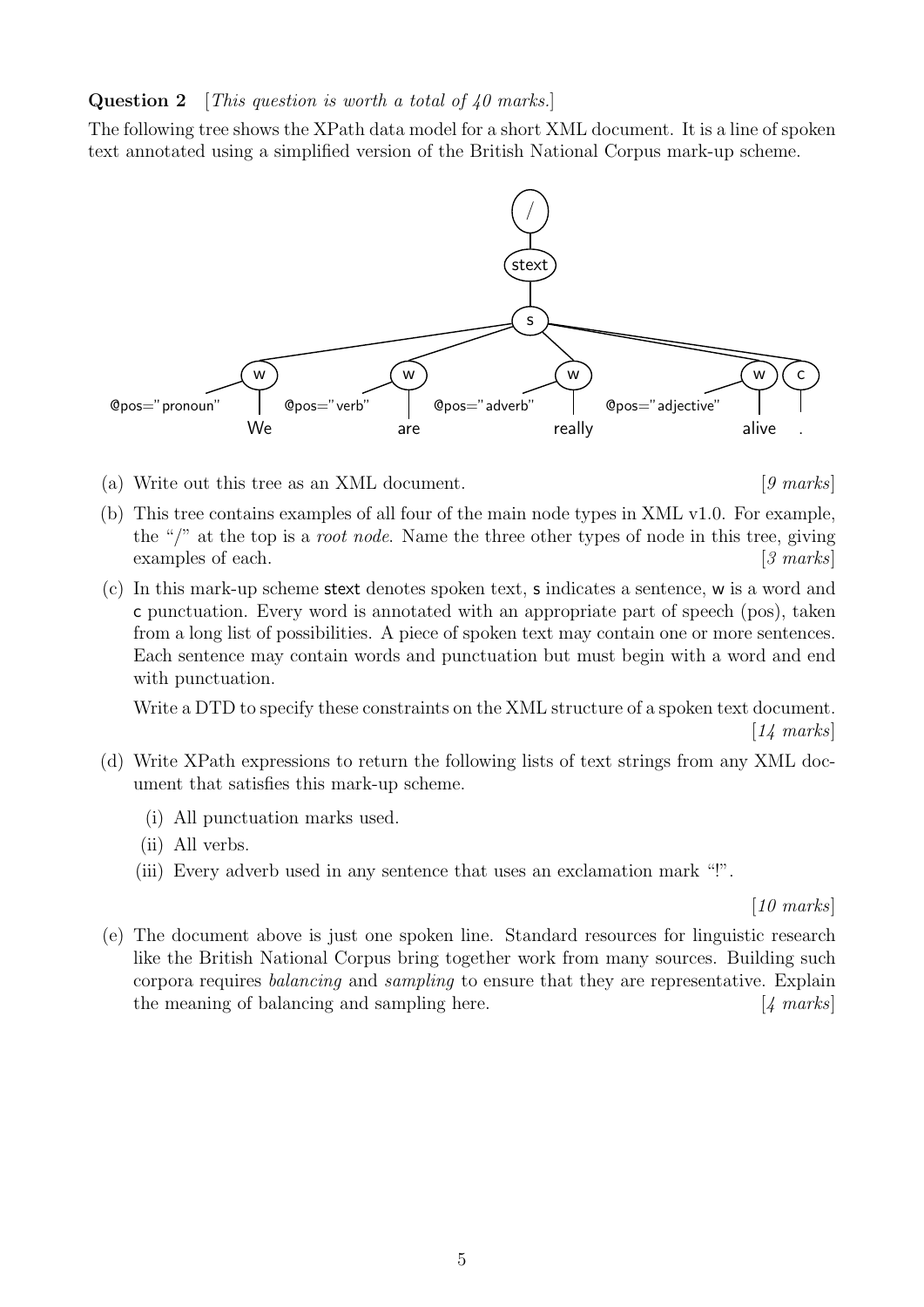#### Notes on Question 2

(a) Here is the appropriate XML document.

```
<stext><s>\langle w \text{ pos} =" pronoun"\langle W \rangle\langle w \text{ pos}=" \text{verb}''\rangle >are\langle/w \rangle\langle w \text{ pos} = "adverb">'>really</u>\langle w \rangle pos="adjective" > alive\langle w \rangle<<c><c><c>\langle/s>\langlestext\rangle
```
- (b) There are element nodes like stext or w; text nodes like really or alive; and attribute nodes like @pos="verb".
- (c) The following DTD captures the constraints provided. The declarations can all appear in any order.

```
\langle ELEMENT stext (s+) >\langle!ELEMENT s (w,(w|c)*(c)\lt!ELEMENT w (#PCDATA) >\langle ELEMENT c (#PCDATA) >\langle | ATTLIST w pos CDATA \#REQUIRED >
```
The element that caused the most difficulty was "s". There are several possible alternate correct answers, such as " $((w+, c+)$ ", but there are also lots that don't work — either because they are too restrictive, or too broad. For example, it's essential to give an expression that allows arbitrary punctuation within a sentence, not just at the end.

- (d) Here are some appropriate XPath expressions. The question explicitly asks for text strings, so the text() operator is important.
	- (i) All punctuation marks used.

 $//c/text()$ 

(ii) All verbs.

 $1/w[@pos="verb"']/text()$ 

(iii) Every adverb used in any sentence that uses an exclamation mark "!".

$$
\texttt{\footnotesize //s[c/text()=}\text{"}!\text{'}|\texttt{\footnotesize /w[@pos=}\text{"adverb"]}/\text{text()}
$$
\n
$$
\texttt{\footnotesize //c[text()=}\text{"}!\text{'}|\texttt{\footnotesize //w[@pos=}\text{"adverb"]}/\text{text()}
$$

$$
\hspace{-1.5cm}\textbf{if} \hspace{1.5cm} \rho\text{ is the same as}\hspace{1.5cm} \rho\text{ is the same as}\hspace{1.5cm} \rho\text{ is the same as}\hspace{1.5cm} \rho\text{ is the same as}\hspace{1.5cm} \rho\text{ is the same as}\hspace{1.5cm}\rho\text{ is the same as}\hspace{1.5cm}\rho\text{ is the same as}\hspace{1.5cm}\rho\text{ is the same as}\hspace{1.5cm}\rho\text{ is the same as}\hspace{1.5cm}\rho\text{ is the same as}\hspace{1.5cm}\rho\text{ is the same as}\hspace{1.5cm}\rho\text{ is the same as}\hspace{1.5cm}\rho\text{ is the same as}\hspace{1.5cm}\rho\text{ is the same as}\hspace{1.5cm}\rho\text{ is the same as}\hspace{1.5cm}\rho\text{ is the same as}\hspace{1.5cm}\rho\text{ is the same as}\hspace{1.5cm}\rho\text{ is the same as}\hspace{1.5cm}\rho\text{ is the same as}\hspace{1.5cm}\rho\text{ is the same as}\hspace{1.5cm}\rho\text{ is the same as}\hspace{1.5cm}\rho\text{ is the same as}\hspace{1.5cm}\rho\text{ is the same as}\hspace{1.5cm}\rho\text{ is the same as}\hspace{1.5cm}\rho\text{ is the same as}\hspace{1.5cm}\rho\text{ is the same as}\hspace{1.5cm}\rho\text{ is the same as}\hspace{1.5cm}\rho\text{ is the same as}\hspace{1.5cm}\rho\text{ is the same as}\hspace{1.5cm}\rho\text{ is the same as}\hspace{1.5cm}\rho\text{ is the same as}\hspace{1.5cm}\rho\text{ is the same as}\hspace{1.5cm}\rho\text{ is the same as}\hspace{1.5cm}\rho\text{ is the same as}\hspace{1.5cm}\rho\text{ is the same as}\hspace{1.5cm}\rho\text{ is the same as}\hspace{1.5cm}\rho\text{ is the same as}\hspace{1.5cm}\rho\text{ is the same as}\hspace{1.5cm}\rho\text{ is the same as}\hspace{1.5cm}\rho\text{ is the same as}\hspace{1.5cm}\rho\text{ is the same as}\hspace{1.5cm}\rho\text{ is the same as}\hspace{1.5cm}\rho\text{ is the same as}\hspace{1.5cm}\rho
$$

For all of these it's possible to construct other correct solutions.

(e) Balancing means choosing a range of different types of sources for the corpus: books, newspapers, blogs, letters, etc.

Sampling refers to selecting texts at random from the chosen sources.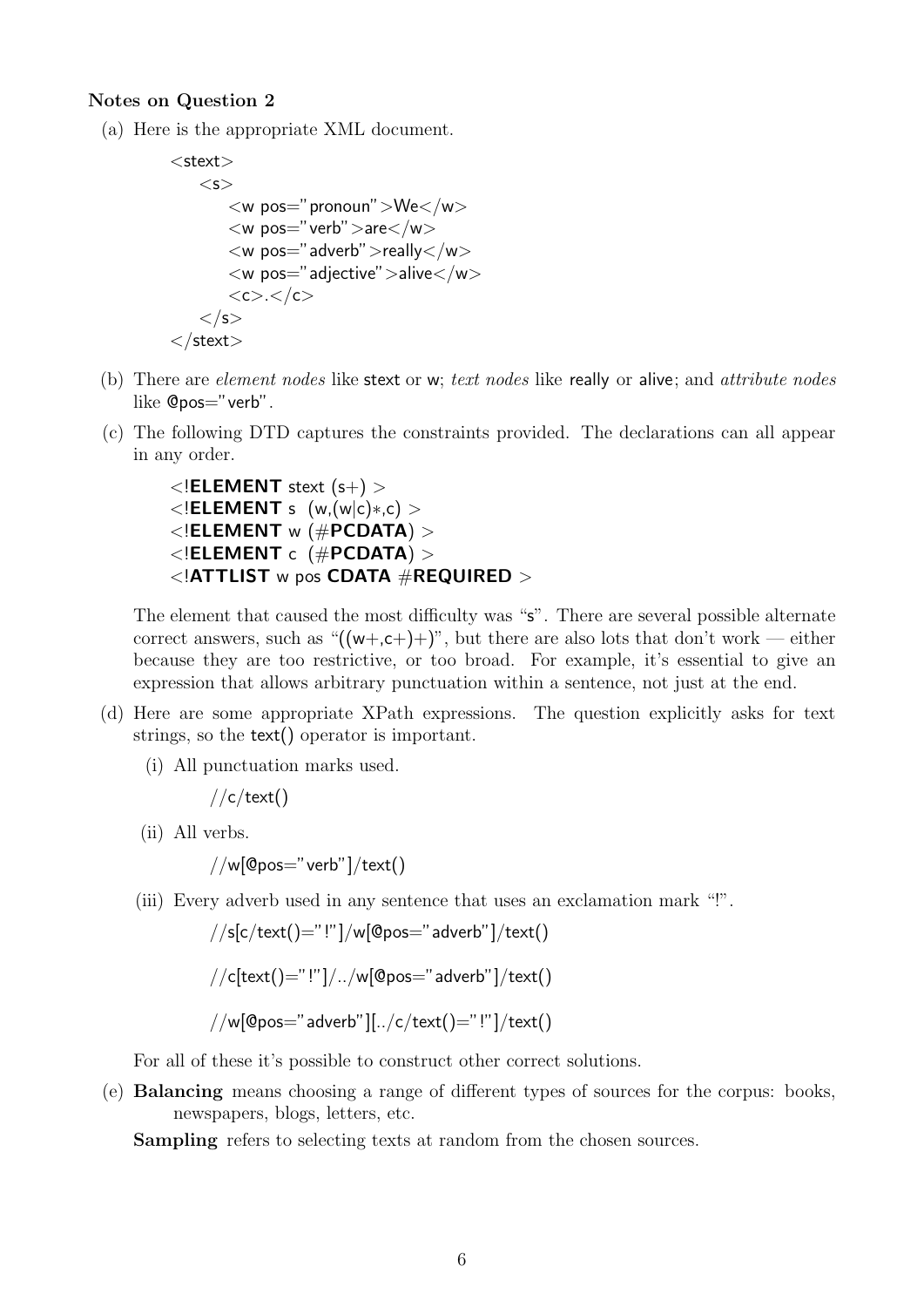Question 3 [This question is worth a total of 30 marks.]

The non-existent start-up company *Find-a-Flick* has a website that makes film recommendations. The founders plan to monetise this some day by selling popcorn in flavours matched to individual movies through a deep-dive adaptive data-learning algorithm. For the moment, the site just suggests films based on keywords provided by a user.

For each of around 200,000 films, Find-a-Flick has a body of text built up from reviews, plot descriptions, and comments about the film. By counting occurrences of keywords in the text, the website makes recommendations of films to match user queries.

- (a) The performance of an information retrieval system like Find-a-Flick can be evaluated in terms of its recall and precision. Informally, recall is the proportion of relevant results that are actually retrieved. Give a similar informal definition of precision.
- (b) Which is more important for the Find-a-Flick service: recall or precision? Give a reason for your choice.

[5 marks]

The following table shows the keyword counts for text associated with three different films, computed to assist a search for "Exciting Scottish historical drama".

|        |    | Exciting Scottish Historical Drama |  |
|--------|----|------------------------------------|--|
| Film A | 15 |                                    |  |
| Film B |    |                                    |  |
| Film C |    |                                    |  |
| Query  |    |                                    |  |

One way to identify which films are most relevant to the query is the cosine similarity measure, based on the vector space model of documents.

- (c) Write out in full the formula for calculating the cosine of the angle  $\alpha$  between the two four-dimensional vectors  $(x_1, x_2, x_3, x_4)$  and  $(y_1, y_2, y_3, y_4)$ .
- (d) Use this to rank these three films by relevance to the original query.
- (e) The Find-a-Flick repository happens to have much more text about Film A than it does about either Film B or Film  $C -$  this is why the keyword counts are much higher for that film. Does this affect the ranking of Film A? If so, does it make it higher or lower? If not, why not?

#### [15 marks]

The Find-a-Flick team are testing out two possible information retrieval systems: Hare and Tortoise. These are being evaluated on a small test collection of just 4000 documents, with a single query for which there are 200 relevant documents. Hare returns 1200 documents from the collection, including 150 that are relevant; while Tortoise returns just 160, with 120 of them being relevant.

- (f) Tabulate the results for each system and calculate their precision and recall on this test. Show your working.
- $(g)$  One way to combine precision and recall scores is to use their *harmonic mean*. Give the formula for this, and calculate its value for each of Hare and Tortoise.

[10 marks]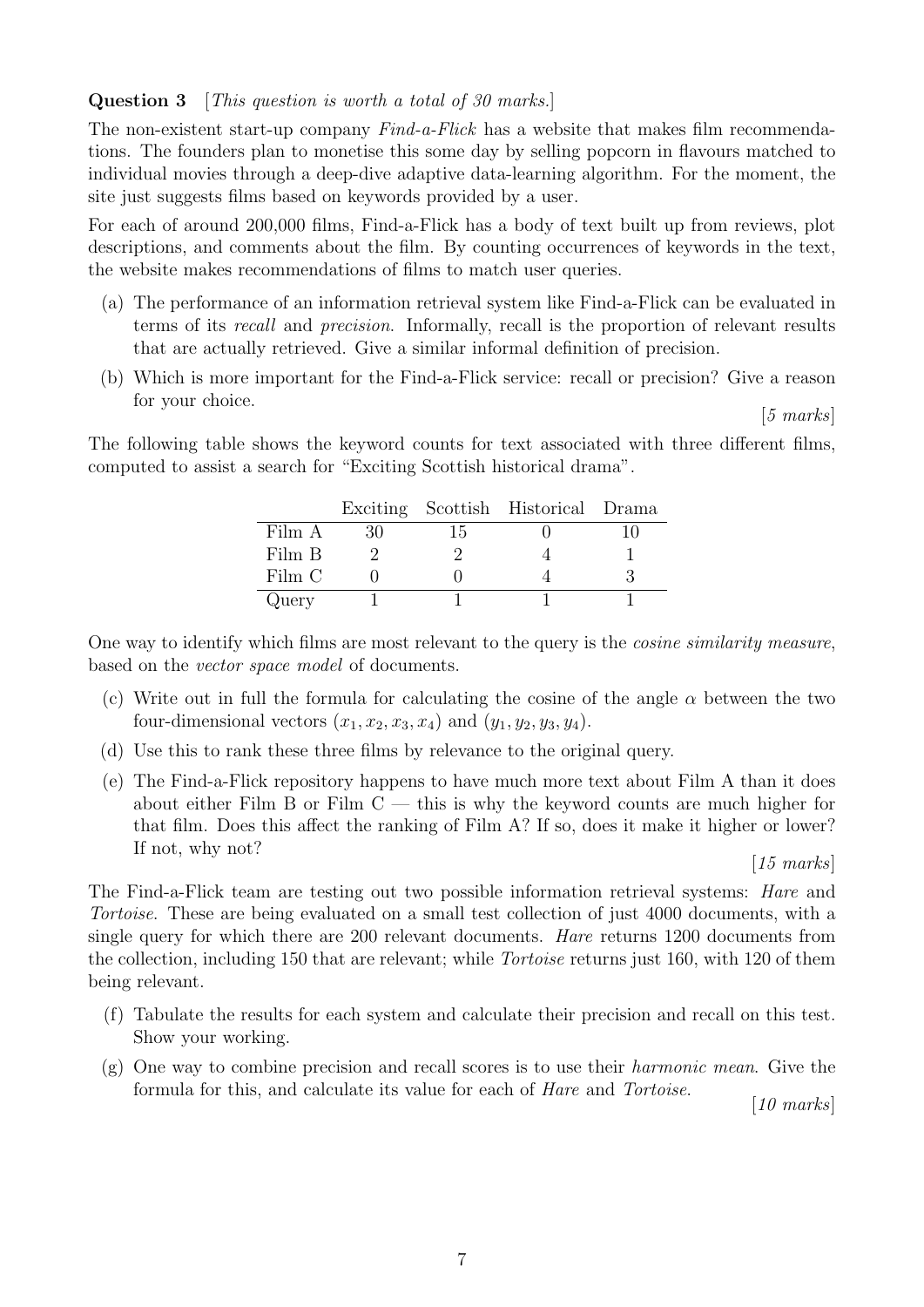#### Notes on Question 3

- (a) The precision of an information retrieval system is the proportion of results returned that are relevant to the original query.
- (b) The precision of the Find-a-Flick service is more important: what matters is that a good proportion of the films suggested be relevant; not that every possible relevant film appears in the suggestion list. In a database with 200,000 there may be hundreds or even thousands of films relevant to a particular query.

Several students proposed recall as more important on the grounds that people would like a longer list of related films, or to include films that were only slightly relevant to the query. However, without precision you don't necessarily get either of these things: less precision means extending the recommendation list with films that aren't at all relevant to the query. You might remember the video of IBM Watson on Jeopardy!, and how the possible "answers" where it had low confidence were not just less relevant but sometimes absolutely terrible.

(c) This is the cosine formula for the two four-vectors.

$$
\cos(\alpha) = \frac{x_1y_1 + x_2y_2 + x_3y_3 + x_4y_4}{\sqrt{x_1^2 + x_2^2 + x_3^2 + x_4^2}\sqrt{y_1^2 + y_2^2 + y_3^2 + y_4^2}}
$$

The question specifically names the coordinates of the two vectors, and it's important to use those in the answer. Solutions that used other vectors or a generic formula like  $\vec{u}.\vec{v}$  received at most partial marks — repeating a memorised formula is not the same as demonstrating fluency in applying that formula to a particular situation.

(d) For the three films given, the appropriate calculation is the cosine between each film's text vector and the query keywords.

$$
\cos(\text{Film A}, \text{Query}) = \frac{30 + 15 + 10}{\sqrt{4}\sqrt{30^2 + 15^2 + 10^2}} = \frac{55}{2\sqrt{1225}} = \frac{55}{70} = 0.79
$$
  

$$
\cos(\text{Film B}, \text{Query}) = \frac{2 + 2 + 4 + 1}{\sqrt{4}\sqrt{2^2 + 2^2 + 4^2 + 1^2}} = \frac{9}{2\sqrt{25}} = \frac{9}{10} = 0.90
$$
  

$$
\cos(\text{Film C}, \text{Query}) = \frac{4 + 3}{\sqrt{4}\sqrt{4^2 + 3^2}} = \frac{7}{2\sqrt{25}} = \frac{7}{10} = 0.70
$$

I did suggest in lectures that using multiple digits of precision here is a poor choice: the original data doesn't support it, and it makes no difference to the ordering. Most answers given by students followed that; a few still gave four or even five decimal places, which really isn't appropriate or necessary.

Some students calculated the cosines between pairs of films  $(A, B)$ ,  $(B, C)$  and  $(A, C)$ . That's not helpful at all in ranking their relevance to the query, and didn't earn any marks.

These cosines rank the three films in order of relevance as follows.

- 1. Film B
- 2. Film A
- 3. Film C

It's possible to calculate the angles between the vectors and rank those, but it's enough to work with the cosines themselves (larger cosine  $=$  smaller angle  $=$  better match).

Notice that the question asks for a ranking of all three films: a few students just gave the highest-rated film, which only achieved partial marks.